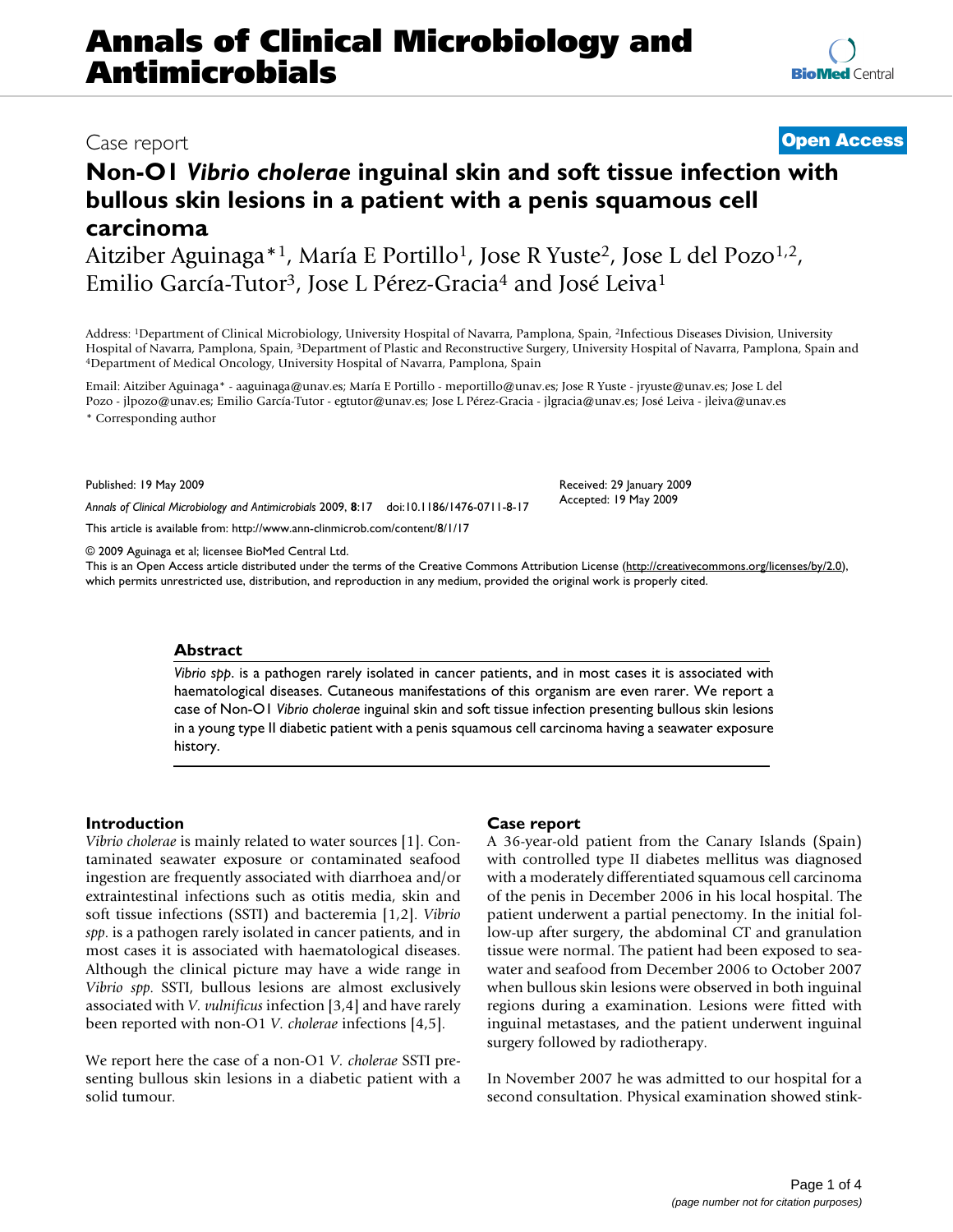ing lesions in both inguinal regions with cellulitis and bullae. Patient underwent an abdominal computed tomography (CT) scan with contrast that revealed the existence of several large necrotic adenopathies in the inguinal, scrotal and pubic areas (Figure 1). A right abdominal wall nodule and a left groin abscess extending from psoas muscle to skin were also observed. A CT scan of the chest showed pulmonary lesions compatible with metastases. Initial laboratory findings showed increased a white blood cell count of  $20.3 \times 10^9$ /L with 88,1% neutrophils, haemoglobin of 8,3 g/dL and a C-reactive protein of 8,7 mg/dL (normal range 0–1 mg/dL).

The patient was treated with a left inguinal region debridement, percutaneous drainage and flamazine therapy. Purulent fluid was obtained by swabbing from the fistulized left bulla and was sent for culture (Figure 2). At that time, two sets of blood cultures were drawn. Empiric intravenous antimicrobial therapy with ceftriaxone 1 g/24 h and metronidazole 500 mg/8 h was started. Daily cures with Flamazine were also indicated. A Gram stain of the sample showed abundant polymorphonuclear leukocytes, and cultures yielded *Escherichia coli, Serratia marcescens and V. cholerae* susceptible to the empiric antimicrobial therapy instituted. Blood cultures were sterile after incubation for six days. As the patient was not improving after 7 days of therapy, a new sample was taken with a syringe. Methicillin-susceptible *Staphylococcus aureus* and the same *E. coli*, characterized by phenotypic methods (biotype and antimicrobial susceptibility) were isolated. Those microorganisms were carbapenems-susceptible so the antibiotic therapy was switched to ertapenem 1 g/24 h i.v. and cellulitis gradually improved.

A new sample was taken for control with a syringe from the left inguinal lesion after 2 weeks of treatment with



**Figure 1** 

**Several large necrotic adenopathies in inguinal, scrotal and pubic area (CT scan)**.



**Figure 2 Skin lesions and cellulitis after a mayor cure**.

ertapenem. Enriched alkaline peptone water (1% NaCl pH 8.5) and TCBS agar were added to the conventional media plates and only *V. cholerae* was again isolated. The therapy was changed to oral levofloxacin 500 mg/12 h. After one month of treatment with levofloxacin a new sample for control from the left inguinal lesion was taken with a syringe, resulting sterile after incubation for a week in selective media. Thus, the levofloxacin dosage was switched to oral levofloxacin 500 mg/24 h. After 40 days with levofloxacin 500 mg/24 h, the right bulla fistulized, so a new debridement and percutaneous drainage was done in order to eliminate the necrotic tissue. New samples of both inguinal regions were obtained by means of syringe and were found sterile after 7 days of incubation in selective media.

During this time, the patient was treated with two cycles of first- and second-line palliative chemotherapy and one cycle of third-line palliative chemotherapy. Due to the metastasis progression, it was decided to stop the chemotherapy. In March, the patient returned to the Canary Islands under treatment with oral levofloxacin 500 mg/24 h. The patient died two weeks later due to his underlying disease.

*V. cholerae* is a curved Gram-negative rod that grows as betahemolytic mucous colonies on blood agar plates and yellow colonies on thiosulfate-citrate-bile salts-sucrose (TCBS) agar plates. *V. cholerae* was identified by two commercial identification systems: VITEK 2 (bioMérieux® SA, Marcy-L'Etoile, France) and API 20E *Enterobacteriaceae* (bioMérieux®, France). It was susceptible to the O/129 vibriostatic agent (Oxoid, Ltd., Basingstoke, UK), and slide agglutination tests with polyvalent antisera showed a non-O1, non-O139 serotype. Antibiotic susceptibility testing was performed by standard disk diffusion method on Mueller-Hinton agar, and minimal inhibition concentrations (MICs) were determined by the Etest® diffusion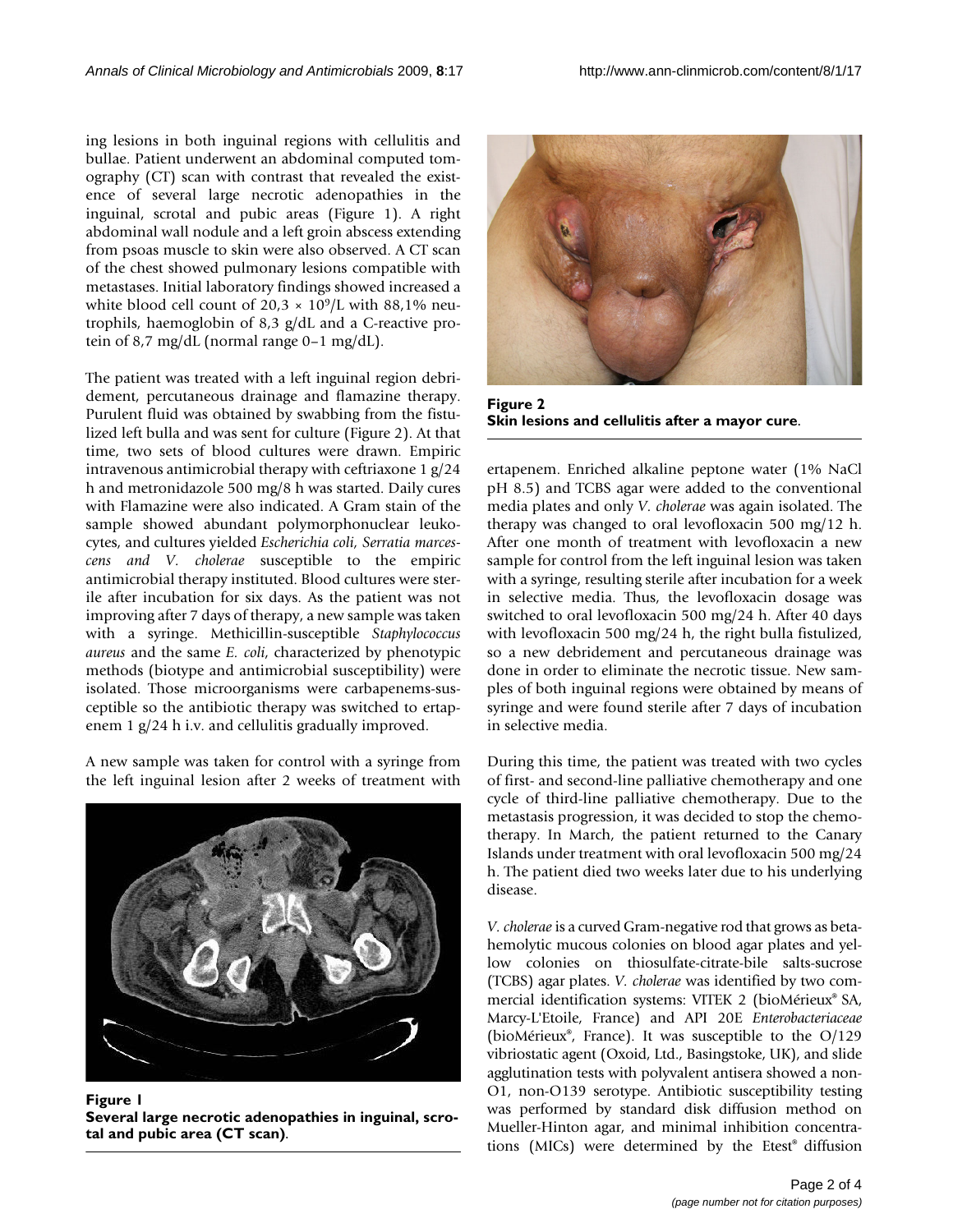method (AB Biodisk®, Solna, Sweden). According to CLSI guidelines interpretative criteria for *Vibrio spp*. [6] the strain was susceptible to ampicillin (8 μg/ml), amoxicillin-clavulanic (4 μg/ml), ceftriaxone (0.016 μg/ml), ceftazidime (0.25 μg/ml), gentamicin (1 μg/ml), tobramycin (4 μg/ml), amikacin (8 μg/ml), ciprofloxacin (0.004 μg/ml), levofloxacin (0.008 μg/ml), piperacillin-tazobactam (0.38 μg/ ml), chloramphenicol (8 μg/ml), trimethoprim-sulfamethoxazole (0.125 μg/ml) and doxycycline (2 μg/ml). The sample was sent to the National Center for Microbiology (Majadahonda, Madrid, Spain) and was confirmed to be non-O1 *V. cholerae* non-producer of toxin. The gene *sodB* for the identification of *V. cholerae* was detected. Neither the genes *wbeO* and *rfb* for the O1 and O139 serotype identification, nor the gene *ctxA* encoding cholera toxin were detected by multiplex PCR technique.

### **Discussion**

SSTI are often deep and devastating [7]. Etiology may be mono or polymicrobial involving a mixed aerobe-anaerobe bacterial flora [7]. Although this case involved a necrotizing skin and soft-tissue infection with polymicrobial etiology repeated *V. cholerae* isolates suggested *V. cholerae* was likely a major player in this patient's infection.

*Vibrio spp*. SSTI may range from bullous skin lesions and localised cellulitis to severe necrotizing soft-tissue infection with secondary septicaemia [8,9]. *V. vulnificus* followed by *V. parahaemolyticus* and *V. alginolyticus* are the species most commonly isolated from wounds whereas

non-O1 *V. cholerae* is the less common involved species [3,10]. Although bullous lesions occur mainly in patients with *V. vulnificus*, infection, bullae in non-O1 *V. cholerae* infection have been rarely reported [4,5].

*Vibrio spp*. infections are rarely documented in cancer patients and they are infrequent in solid tumours [11]. Cellulitis due to non-O1 *V. cholerae* is rare and it is normally associated with the presence of chronic underlying diseases such as liver cirrhosis, diabetes mellitus, immunocompromised states or haematological malignancies such as chronic lymphocytic leukaemia, acute myeloid or lymphoblastic leukaemia and multiple myeloma or lymphocytic lymphoma [2,4,5,11-17].

To the best of our knowledge, only 13 cases of non-O1 *V. cholerae* extraintestinal infections in immunocompromised patients have been reported since 1978 (Table 1). Only one case had a documented cellulitis [12]. Patients were largely male (10 cases) with a mean age of 61 years (range, 36–78 years). Risk factors for *Vibrio spp*. infection were found in ten cases; 8 of them had liver disease. Interestingly, 10 patients had a solid tumour and only 3 patients had a hematological disease. Twelve cases presented fever, bacteremia or diarrhoea. Nine patients survived. The remaining patients died from *V. cholerae* infections or from underlying diseases. Our case is remarkable because it represents the second reported case of bullous lesions and cellulitis associated with non O1- *V. cholerae* in a cancer patient.

| , , , |                      |                       |              |           |               |
|-------|----------------------|-----------------------|--------------|-----------|---------------|
| 72/m  | Fever                | Renal insufficiency   | <b>MM</b>    | Recovered | $[13]$        |
|       | Bacteremia           |                       |              |           |               |
| 51/m  | Pneumonia, diarrhoea |                       | <b>CLL</b>   | Expired   | $[14]$        |
| 59/m  | <b>Bacteremia</b>    | Cirrhosis             | Hepatoma     | Recovered |               |
| 69/m  | Ascites              | Cirrhosis             | Hepatoma     | Expired   |               |
| 50/m  | <b>Bacteremia</b>    | Cirrhosis             | Hepatoma     | Recovered |               |
| 54/m  | <b>Bacteremia</b>    | Cirrhosis             | Hepatoma     | Recovered |               |
| 60/f  | Diarrhoea            | <b>Cirrhosis</b>      | Hepatoma     | Recovered | $[15]$        |
| 36/m  | Bacteremia           | Cirrhosis             | Hepatoma     | Expired   | [15]          |
| 78/m  | Fever                |                       | <b>NSCLC</b> | Recovered | $[11]$        |
|       | Bacteremia           |                       |              |           |               |
| 62/m  | Cachexia             | Liver insufficiency   | GC           | Recovered | [16]          |
|       | Fever                |                       |              |           |               |
| 77/m  | Fever                | <b>Diabetes</b>       | PC           | Expired   | $[17]$        |
|       | Splenic abscess      |                       |              |           |               |
| 78/f  | Ascites              | Chronic liver disease | CC           | Recovered | $[12]$        |
|       | <b>Bacteremia</b>    |                       |              |           |               |
| 54/f  | Bacteremia           | No                    | ML           | Expired   | $^{[5]}$      |
|       | <b>Cellulitis</b>    |                       |              |           |               |
| 36/m  | <b>Cellulitis</b>    | <b>Diabetes</b>       | <b>SCPC</b>  | Expired   | Reported case |
|       |                      |                       |              |           |               |

**Table 1: Clinical summary of 14 published cases of non-O1** *V. cholerae* **extraintestinal infections in immunocompromised patients.**

Age (years)/gender Clinical syndrome Risk factors other than neoplasia Underlying condition Outcome Reference

MM, multiple myeloma; CLL, chronic lymphocytic leukemia; NSCLC, non-small-cell lung carcinoma; GC, gastric cancer; PC pancreatic cancer; CC, cervix carcinoma; ML, myeloid leukemia; SCPC, squamous-cell penis carcinoma.